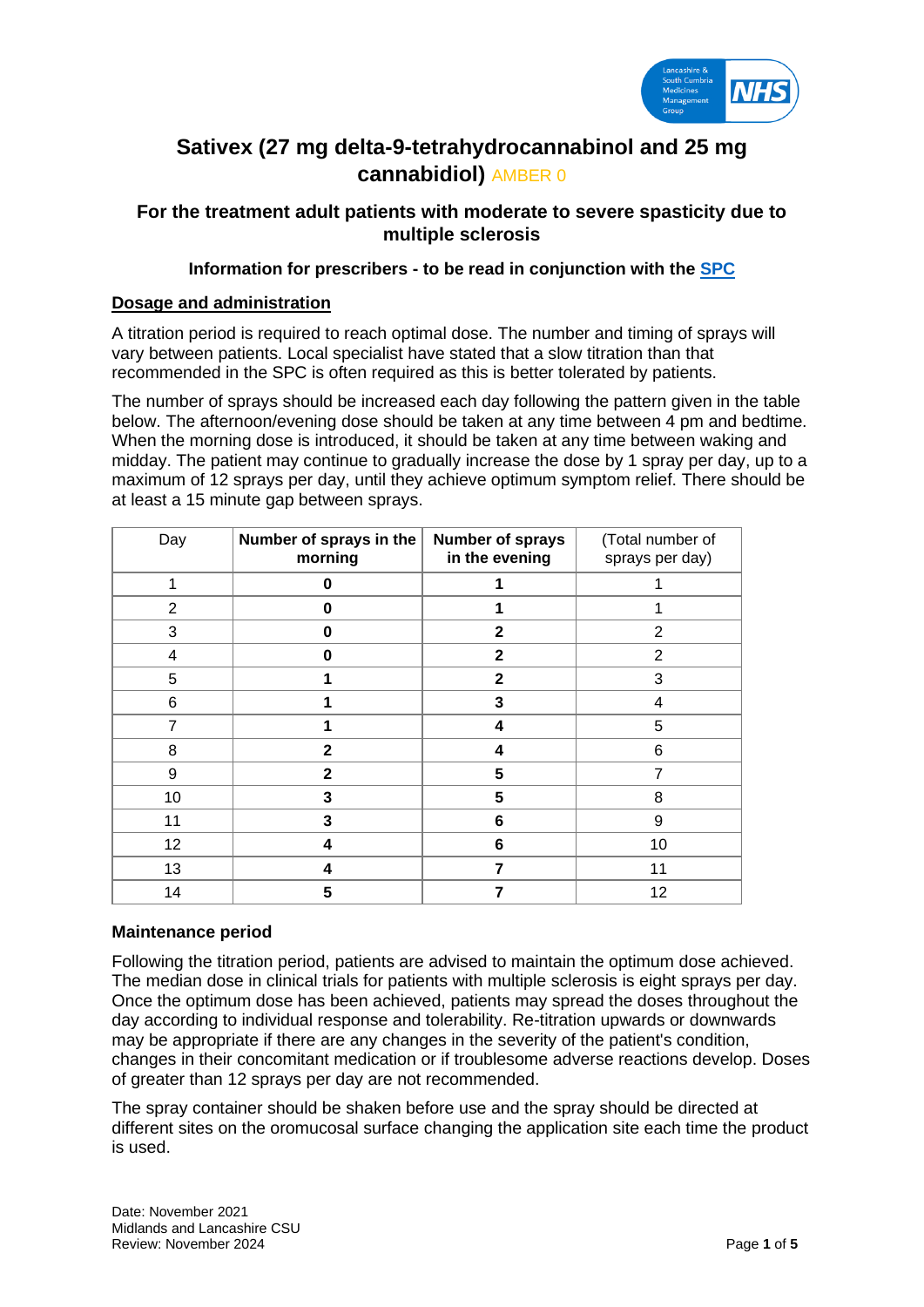

# **Monitoring**

Manufacturer advises more frequent monitoring in significant renal impairment—possible risk of prolonged or enhanced effect.

# **Contraindications**

Sativex is contraindicated in patients:

- With hypersensitivity to cannabinoids or to any of the excipients
- With any known or suspected history or family history of schizophrenia, or other psychotic illness; history of severe personality disorder or other significant psychiatric disorder other than depression associated with their underlying condition.
- Who are breast feeding (in view of the considerable levels of cannabinoids likely in maternal breast milk and the potential adverse developmental effects in infants).

# **Cautions**

Mild or moderate dizziness is commonly reported. This most frequently occurs in the first few weeks of treatment.

Alterations in pulse rate and blood pressure have been observed following initial dose introduction so caution during initial dose titration is essential. Fainting episodes have been observed with use of Sativex. Use of Sativex is not recommended in patients with serious cardiovascular disease.

Until further information is available, caution should be taken when treating patients with a history of epilepsy, or recurrent seizures.

Psychiatric symptoms such as anxiety, illusions, changes in mood, and paranoid ideas have been reported during treatment with Sativex.

Disorientation (or confusion), hallucinations and delusional beliefs or transient psychotic reactions have also been reported and in a few cases a causal association between Sativex administration and suicidal ideation could not be ruled out. In any of these circumstances, Sativex should be stopped immediately and the patient monitored until the symptom has completely resolved.

No specific studies have been carried out in patients with significant hepatic or renal impairment. THC and CBD are metabolised in the liver, and approximately one third of the parent drugs and their metabolites are excreted in the urine (the remainder via the faeces). Several THC metabolites may be psychoactive. Thus, the systemic exposure and the effects of Sativex are dependent on both renal and hepatic function and in patients with significant impaired hepatic or renal function; the effects of Sativex may be exaggerated or prolonged. Frequent clinical evaluation by a clinician is recommended in these patient populations.

Sativex contains approximately 50% v/v of ethanol. Each actuation contains up to 0.04g of ethanol.

There is a risk of an increase in incidence of falls in patients whose spasticity has been reduced and whose muscle strength is insufficient to maintain posture or gait. In addition to an increased risk of falls, the CNS adverse reactions of Sativex, particularly in elderly patients, could potentially have an impact on various aspects of personal safety, such as with food and hot drink preparation.

There is a theoretical risk that there may be an additive effect with muscle-relaxing agents such as baclofen and benzodiazepines, thereby increasing the risk of falls; patients should be warned of this possibility.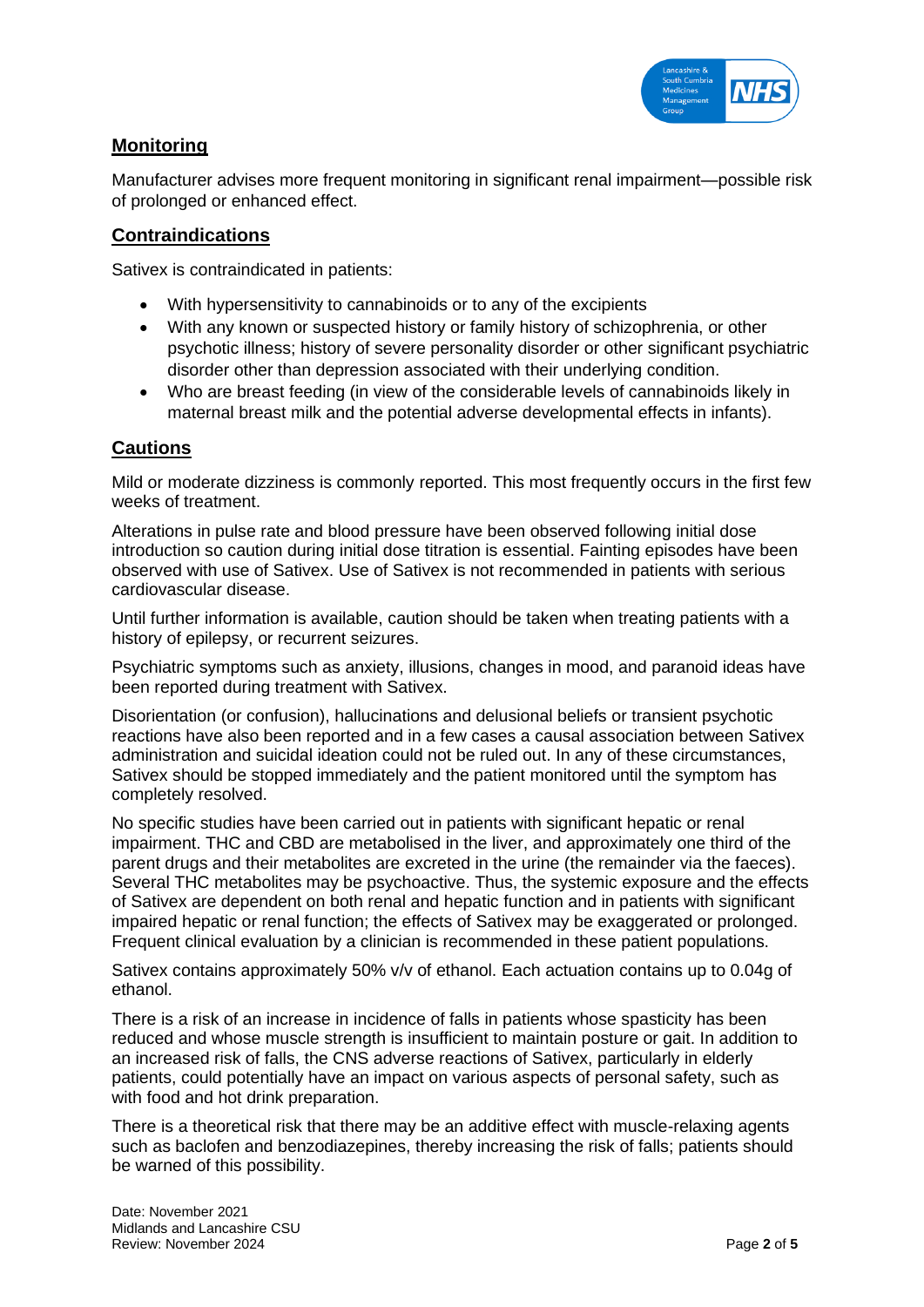

### **Women of childbearing potential**

Sativex may reduce the effectiveness of hormonal contraceptives. Women using hormonal contraceptives should use an additional method of contraception for the duration of therapy and for three months after discontinuation of therapy.

#### **Pregnancy**

Sativex should not be used during pregnancy unless the potential risks to the fetus and/or embryo are considered to be outweighed by the benefit of treatment.

#### **Withdrawal**

The abrupt withdrawal of long-term Sativex treatment has not resulted in a consistent pattern or time-profile of withdrawal-type symptoms and the likely consequence will be limited to transient disturbances of sleep, emotion or appetite in some patients.

#### **Travel**

Patients should be advised that if they travel to another country it may not be legal for them to take this medicine into some countries. They should be encouraged to check the legal status before travelling with Sativex.

## **Side effects** [2]

#### **Please refer to the SPC or BNF for full list.**

The most commonly reported adverse reactions in the first four weeks of exposure were dizziness, which occurs mainly during the initial titration period, and fatigue. These reactions are usually mild to moderate and resolve within a few days even if treatment is continued. When the recommended dose titration schedule was used, the incidence of dizziness and fatigue in the first four weeks was much reduced.

The frequency of adverse events:

| <b>MedDRa SOC</b>                            | Very Common Common<br>≥ 1/10 | 2 1/100 to < 1/10                                                                                                              | <b>Uncommon</b><br>$≥ 1/1000$ to < 1/100                                                                              |
|----------------------------------------------|------------------------------|--------------------------------------------------------------------------------------------------------------------------------|-----------------------------------------------------------------------------------------------------------------------|
| Infections and<br>infestations               |                              |                                                                                                                                | pharyngitis                                                                                                           |
| <b>Metabolism and</b><br>nutrition disorders |                              | anorexia (including appetite<br>decreased), appetite<br>increased                                                              |                                                                                                                       |
| <b>Psychiatric</b><br>disorders              |                              | depression, disorientation,<br>dissociation, euphoric mood,                                                                    | hallucination (unspecified,<br>auditory, visual), illusion,<br>paranoia, suicidal ideation,<br>delusional perception* |
| <b>Nervous system</b><br>disorders           | dizziness                    | amnesia, balance disorder,<br>disturbance in attention,<br>dysarthria, dysgeusia,<br>lethargy, memory impairment<br>somnolence | syncope                                                                                                               |
| Eye disorders                                |                              | vision blurred                                                                                                                 |                                                                                                                       |
| Ear and labyrinth<br>disorders               |                              | vertigo                                                                                                                        |                                                                                                                       |
| <b>Cardiac disorders</b>                     |                              |                                                                                                                                | palpitations, tachycardia                                                                                             |
| Vascular disorders                           |                              |                                                                                                                                | hypertension                                                                                                          |
| Respiratory,<br>thoracic and                 |                              |                                                                                                                                | throat irritation                                                                                                     |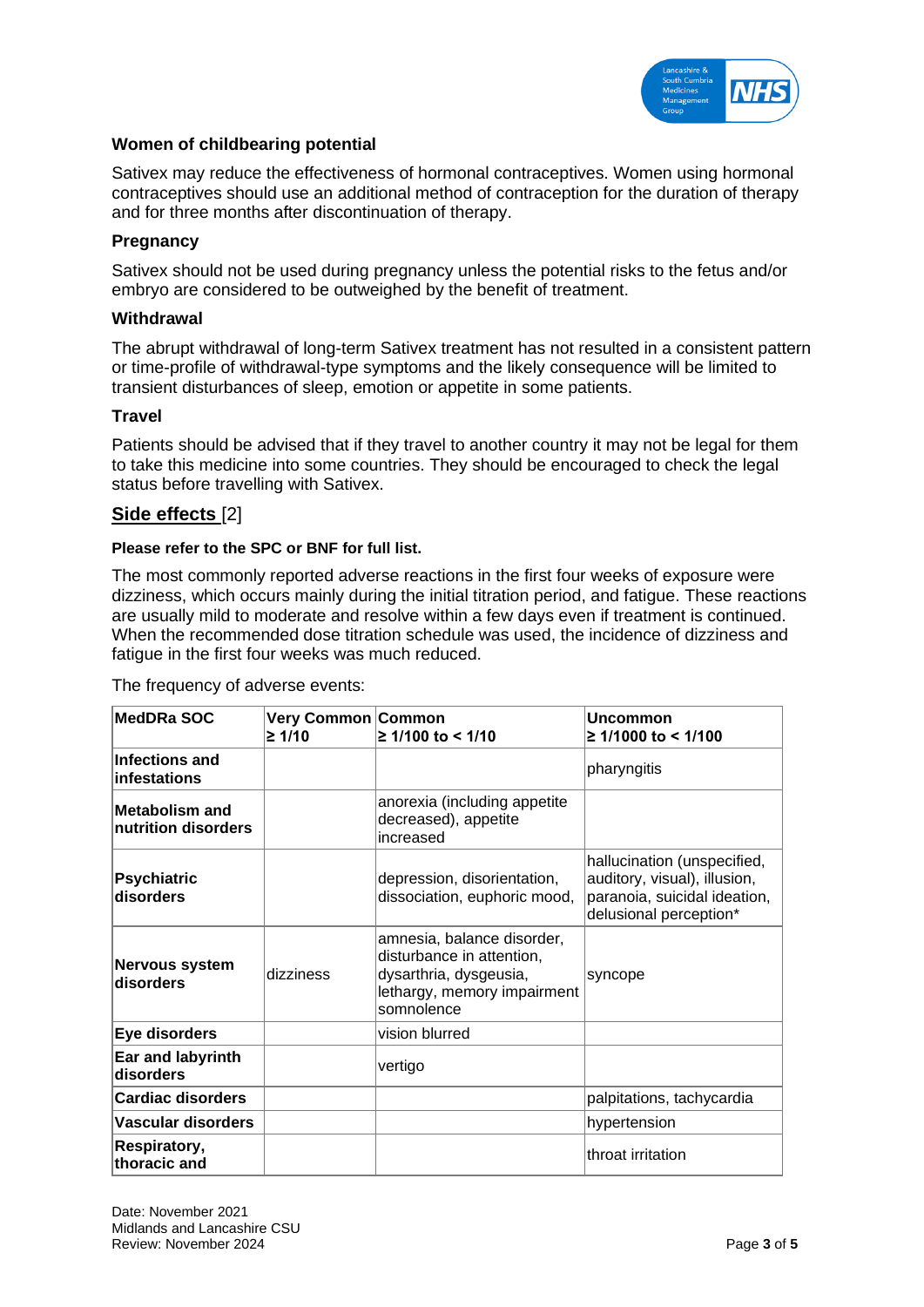

| mediastinal<br>disorders                                   |          |                                                                                                                             |                                                                                                                                                             |
|------------------------------------------------------------|----------|-----------------------------------------------------------------------------------------------------------------------------|-------------------------------------------------------------------------------------------------------------------------------------------------------------|
| Gastrointestinal<br>disorders                              |          | constipation, diarrhoea, dry<br>mouth, glossodynia, mouth<br>ulceration, nausea, oral<br>discomfort, oral pain,<br>vomiting | abdominal pain (upper),<br>loral mucosal<br>discolouration*, oral<br>mucosal disorder, oral<br>mucosal exfoliation*,<br>stomatitis, tooth<br>discolouration |
| General disorders<br>and administration<br>site conditions | ∣fatique | application site pain,<br>asthenia, feeling abnormal,<br>feeling drunk, malaise                                             | application site irritation                                                                                                                                 |
| Injury, poisoning<br>and procedural<br>complaints          |          | lfall                                                                                                                       |                                                                                                                                                             |

\* reported in long-term open-label studies

A single case of ventricular bigeminy has been reported though this was in the context of acute nut allergy.

#### **Drug Interactions**

#### **Other drugs/medicines affecting Sativex**

Co-administration of Sativex with other CYP3A4 substrates may result in an increase in plasma concentration of the concomitant drug.

Co-administration of Sativex with other drugs that are metabolised through cytochrome P-450 enzymes may accelerate the metabolism and reduce the activity of these other drugs such as coumarins, statins, beta-blockers and corticosteroids. When sensitive CYP substrates are co-administered with Sativex, review of their dosing regimen is advised.

Care should be taken when prescribing Sativex with concomitant medications which are metabolised by UGTs (e.g. Propofol and certain antivirals). Patients with genetic glucuronidation disorders (e.g. Gilbert's disease) may exhibit increased serum concentrations of bilirubin and must be treated with caution when Sativex is co-administered.

#### **Sativex affecting other drugs/medicines**

If concomitant drug treatment with CYP3A4 inhibitors (e.g. itraconazole, ritonavir, clarithromycin) is started or stopped during treatment with Sativex, a new dose titration may be required.

Concomitant treatment of Sativex (4 sprays) with the CYP2C9 inhibitor fluconazole (200 mg capsule) resulted in an increased concentration of Sativex. Care should be taken when coadministering Sativex with potent CYP2C9 inhibitors as it may lead to an increase in exposure to THC, CBD and their metabolites.

Concomitant treatment with strong enzyme inducers (e.g. rifampicin, carbamazepine, phenytoin, phenobarbital, St John's Wort) should be avoided whenever possible. If deemed necessary, careful titration is recommended, notably within the two weeks following the stop of the inducer.

#### **General**

Care should be taken with hypnotics, sedatives and drugs with potential sedating effects as there may be an additive effect on sedation and muscle relaxing effects.

Sativex may interact with alcohol, affecting co-ordination, concentration and ability to respond quickly. In general, alcoholic beverages should be avoided whilst using Sativex,